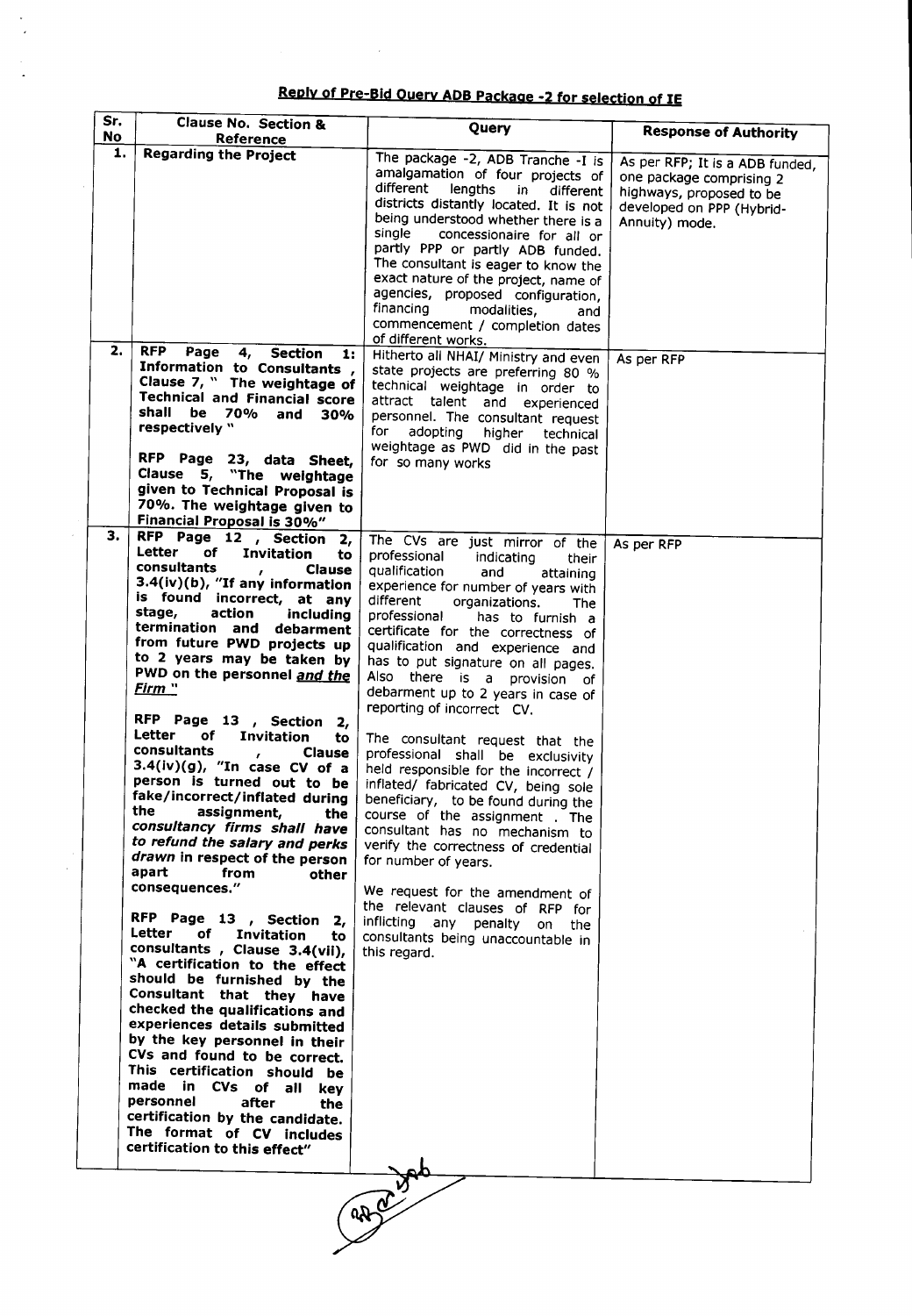|    | RFP Page 98/99 , General<br><b>Conditions of Contract, Clause</b><br>4.5 (d), " In order to prevent<br>the tendency of the personnel<br>and <i>consulting firm</i> to submit<br>incorrect and inflated CV,<br>The consulting firm and<br>personnel<br>through<br>the<br>consulting firm should be<br><b>PWD</b><br>informed<br>bv.<br>while<br>accepting CV of the new<br>personnel that if CV is found<br>in correct and inflated at a<br>later date, the personnel<br>accepted would be removed<br>from his<br>assignment and<br>debarred from further PWD<br>works for an appropriate<br>period to be decided by PWD<br>and<br>the<br>new<br>proposed<br>personnel in place of removed<br>personnel would be paid 15%<br>less salary than the original<br>personnel. 15% reduction in<br>the salary will be <i>imposed as a</i><br>penalty for submitting the<br>incorrect information.<br><b>This</b><br>penalty will be imposed only |                                                                                                                                                                                                                                  |            |
|----|-------------------------------------------------------------------------------------------------------------------------------------------------------------------------------------------------------------------------------------------------------------------------------------------------------------------------------------------------------------------------------------------------------------------------------------------------------------------------------------------------------------------------------------------------------------------------------------------------------------------------------------------------------------------------------------------------------------------------------------------------------------------------------------------------------------------------------------------------------------------------------------------------------------------------------------------|----------------------------------------------------------------------------------------------------------------------------------------------------------------------------------------------------------------------------------|------------|
| 4. | once"<br>RFP Page 13, Section 2,<br>Letter<br>of<br><b>Invitation</b><br>to<br>consultants, Clause 3.4(ix),"<br>10%<br>reduction<br>in.<br>remuneration<br>shall<br>be<br>considered for each such<br>substitution<br>$\mathbf{z}$<br><b>up</b><br>to<br>replacements "                                                                                                                                                                                                                                                                                                                                                                                                                                                                                                                                                                                                                                                                   | We .<br>request that<br>similar<br>to<br>NHAI/Ministry works the reduction<br>remuneration<br>of<br>in<br>such<br>replacements shall be 5% and 10%<br>2 <sup>nd</sup><br>for<br>1st replacement and<br>replacement respectively. | As per RFP |
|    | RFP Page 17, Section 2,<br>of<br>Invitation<br>Letter<br>to<br>consultants, Clause 6.6<br>$\overline{\phantom{a}}$<br>"10%<br>reduction<br>in<br>remuneration<br>shall<br>be<br>considered for each<br>such<br>substitution<br>to<br>2<br><b>up</b><br>replacements "                                                                                                                                                                                                                                                                                                                                                                                                                                                                                                                                                                                                                                                                     |                                                                                                                                                                                                                                  |            |
|    |                                                                                                                                                                                                                                                                                                                                                                                                                                                                                                                                                                                                                                                                                                                                                                                                                                                                                                                                           | 387000                                                                                                                                                                                                                           |            |

 $\label{eq:2.1} \frac{1}{2} \sum_{i=1}^n \frac{1}{2} \sum_{j=1}^n \frac{1}{2} \sum_{j=1}^n \frac{1}{2} \sum_{j=1}^n \frac{1}{2} \sum_{j=1}^n \frac{1}{2} \sum_{j=1}^n \frac{1}{2} \sum_{j=1}^n \frac{1}{2} \sum_{j=1}^n \frac{1}{2} \sum_{j=1}^n \frac{1}{2} \sum_{j=1}^n \frac{1}{2} \sum_{j=1}^n \frac{1}{2} \sum_{j=1}^n \frac{1}{2} \sum_{j=1}^n \frac{$ 

 $\mathbb{Z}^2$ 

 $\label{eq:2.1} \begin{split} \frac{d\mathbf{r}}{dt} & = \frac{d\mathbf{r}}{dt} \left[ \frac{d\mathbf{r}}{dt} - \frac{d\mathbf{r}}{dt} \right] \left[ \frac{d\mathbf{r}}{dt} - \frac{d\mathbf{r}}{dt} \right] \mathbf{r} \left[ \frac{d\mathbf{r}}{dt} - \frac{d\mathbf{r}}{dt} \right] \mathbf{r} \left[ \frac{d\mathbf{r}}{dt} - \frac{d\mathbf{r}}{dt} \right] \mathbf{r} \left[ \frac{d\mathbf{r}}{dt} - \frac{d\mathbf{r}}{$ 

 $\frac{1}{2}$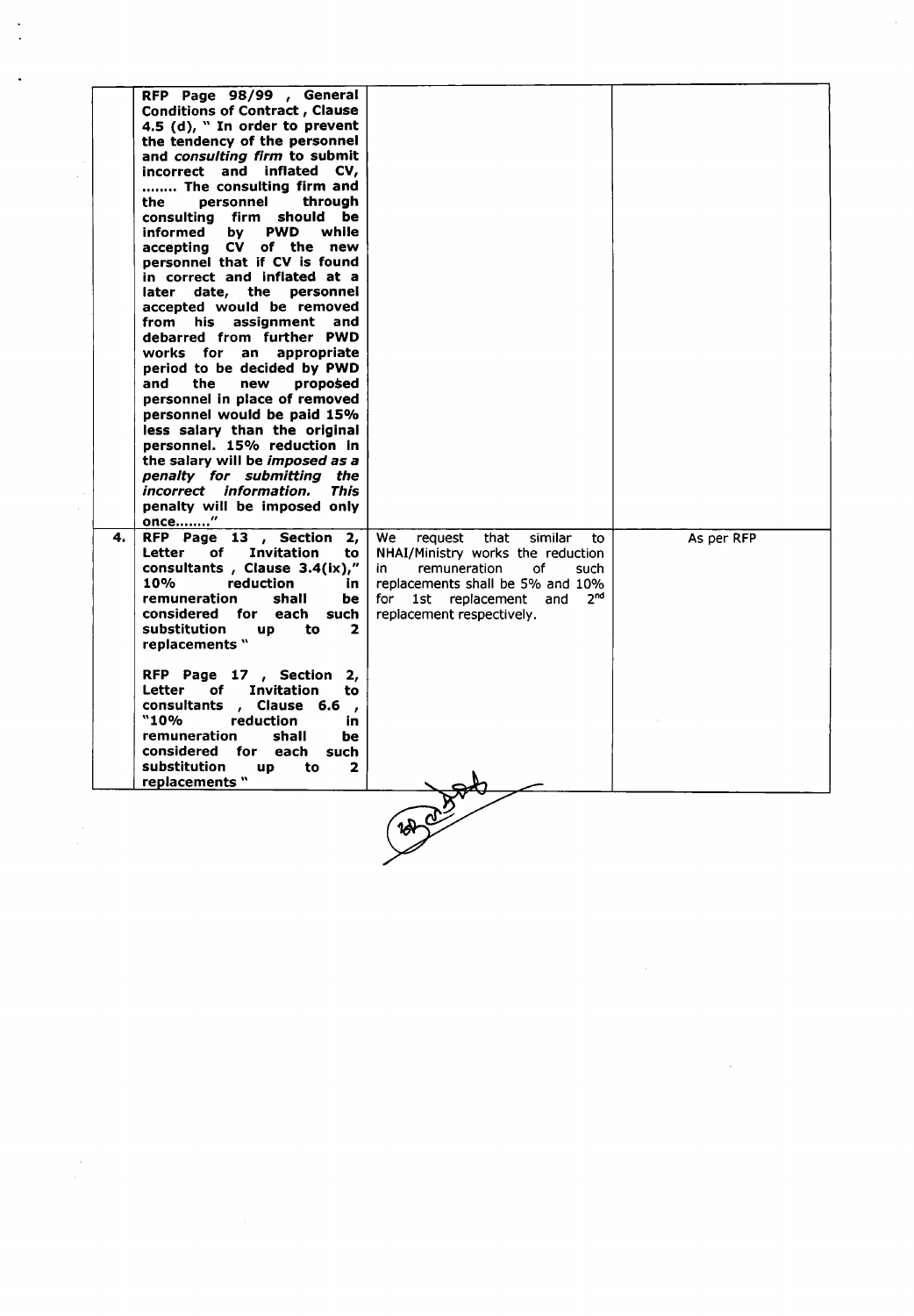| 5. | RFP Page 14, Part 2: Financial<br><b>Clause</b><br>3.6,''<br>Proposal,<br>Beginning 13th months of the<br>services provided, billing rates<br>shall be increased on all items<br>of contract inter alia <i>including</i><br>vehicle hire, office rent,<br>consumables, furniture etc @<br>5% every 12 months for local<br>currency for the subsequent<br>period of services rendered by<br>the personnel of all categories<br>namely (i) key Personnel; (ii)<br>sub-Professional<br>personnel<br>and<br>(iii)<br>Support<br>staff.<br>However, for evaluation and<br>award of the Bid proposals"<br>RFP Page 101 of RFP, Clause<br>6.2,<br>Remuneration<br>and<br>Reimbursable<br>Expenditure,<br>(a), "Subject to the ceilings<br>specified in Clause GC 6.1 (b)<br>hereof, the Client shall pay to<br>the<br><b>Consultants</b><br>(i)<br>remuneration as set forth in<br>GC<br><b>Clause</b><br>$6.2(b)$ ,<br>and<br>reimbursable expenditures as<br>set forth in Clause GC 6.2(c).<br>If specified in the SC, said<br>remuneration shall be subject<br>price<br>adjustment<br>to<br>as<br>specified in the SC"<br>RFP Page 107, Part III, Clause<br>6.2 (a), "6.2(a) "Payments<br>for remuneration made in<br>accordance with Clause GC | It is evident from the pursuance of<br>Clause 3.6, that the escalation<br>@5% for every 12 months shall<br>applicable<br>also<br>be<br>the.<br>on<br>reimbursable expenditure items like<br>vehicle<br>hire,<br>office<br>rent,<br>consumables, furniture etc.<br>Further, GCC Clause 6.2 specifies<br>that reimbursable expenditure as<br>set forth in clause GC 6.2 (c), shall<br>be subject to price adjustments as<br>specified in the SC.<br>We are unable to locate the clause<br>6.2 (c) in SCC (Refer Page 107/108<br>of RFP). The consultant request for<br>clarification of this discrepancy. | As per RFP; Clause 6.2(c) is<br>available at page 102 of RFP. |
|----|---------------------------------------------------------------------------------------------------------------------------------------------------------------------------------------------------------------------------------------------------------------------------------------------------------------------------------------------------------------------------------------------------------------------------------------------------------------------------------------------------------------------------------------------------------------------------------------------------------------------------------------------------------------------------------------------------------------------------------------------------------------------------------------------------------------------------------------------------------------------------------------------------------------------------------------------------------------------------------------------------------------------------------------------------------------------------------------------------------------------------------------------------------------------------------------------------------------------------------------------|---------------------------------------------------------------------------------------------------------------------------------------------------------------------------------------------------------------------------------------------------------------------------------------------------------------------------------------------------------------------------------------------------------------------------------------------------------------------------------------------------------------------------------------------------------------------------------------------------------|---------------------------------------------------------------|
| 6. | 6:2(a) in local currency shall<br>be adjusted as follows "<br>RFP Page 17, Section 2, Letter                                                                                                                                                                                                                                                                                                                                                                                                                                                                                                                                                                                                                                                                                                                                                                                                                                                                                                                                                                                                                                                                                                                                                | We understand that officials retired                                                                                                                                                                                                                                                                                                                                                                                                                                                                                                                                                                    | As per RFP; Consideration on                                  |
|    | of Invitation to consultants,<br><b>Clause</b><br>"Each<br>6.6,<br>kev<br>personnel of the preferred<br>consultant shall be called for<br>interview<br>at the time of<br>negotiation at the cost of the<br>Consultant. At the time of<br>interview, the key personnel<br>shall produce the originals of<br>the certificates (Proof of age,<br>Qualifications and experience<br>from<br>their<br>respective<br>employers) in support of their<br>CVs for verification and return<br>$\mathbf{v}$                                                                                                                                                                                                                                                                                                                                                                                                                                                                                                                                                                                                                                                                                                                                             | from MoRT&H NHAI / State/UT PWD<br>has to produce only a documentary<br>proof of retirement for justification<br>of experience. The exemption is in<br>accordance with NHAI/ MoRT&H<br>Projects. Pl. Confirm                                                                                                                                                                                                                                                                                                                                                                                            | Merits.                                                       |
| 7. | <b>RFP</b><br>Page<br>26,<br><b>Evaluation</b><br>Criteria for assessment<br>of<br>score<br>оf<br>Kev<br>Staff<br>for<br>adequacy of the Assignment.<br>Clause 3.1, Team Leader cum<br>Senior<br><b>Highway</b><br>Engineer.<br>General<br>Qualification.<br>(II)<br>Post Graduation in Highway<br><b>Engineering</b>                                                                                                                                                                                                                                                                                                                                                                                                                                                                                                                                                                                                                                                                                                                                                                                                                                                                                                                       | We .<br>request<br>that<br>the<br>post-<br>graduation in any stream of Civil<br>Engineering<br>viz<br>Structural<br>Engineering,<br>Soil / Foundation<br>Engineering, Geo-Tech Engineering,<br>Traffic/ Transportation Engineering<br>Pavement<br>Design,<br>may<br>be<br>considered in<br>addition to<br>the<br>Highway Engineering.                                                                                                                                                                                                                                                                   | Yes                                                           |
| 8. | RFP.<br>Page<br>28,<br><b>Evaluation</b><br>Criteria for assessment<br>of<br>score<br>оf<br>Key<br>Staff<br>for<br>adequacy of the Assignment.<br>Clause<br>3.2<br><b>Senior</b><br><b>Bridge</b><br>Design Engineer,                                                                                                                                                                                                                                                                                                                                                                                                                                                                                                                                                                                                                                                                                                                                                                                                                                                                                                                                                                                                                       | We request that the similar capacity<br>also include the position of Bridge<br>Design Engineer.                                                                                                                                                                                                                                                                                                                                                                                                                                                                                                         | As per RFP                                                    |
|    |                                                                                                                                                                                                                                                                                                                                                                                                                                                                                                                                                                                                                                                                                                                                                                                                                                                                                                                                                                                                                                                                                                                                                                                                                                             | $40^{\circ}$                                                                                                                                                                                                                                                                                                                                                                                                                                                                                                                                                                                            |                                                               |

 $\frac{1}{2}$ 

 $\frac{1}{\sqrt{2}}$ 

 $\mathcal{L}(\mathcal{A})$  .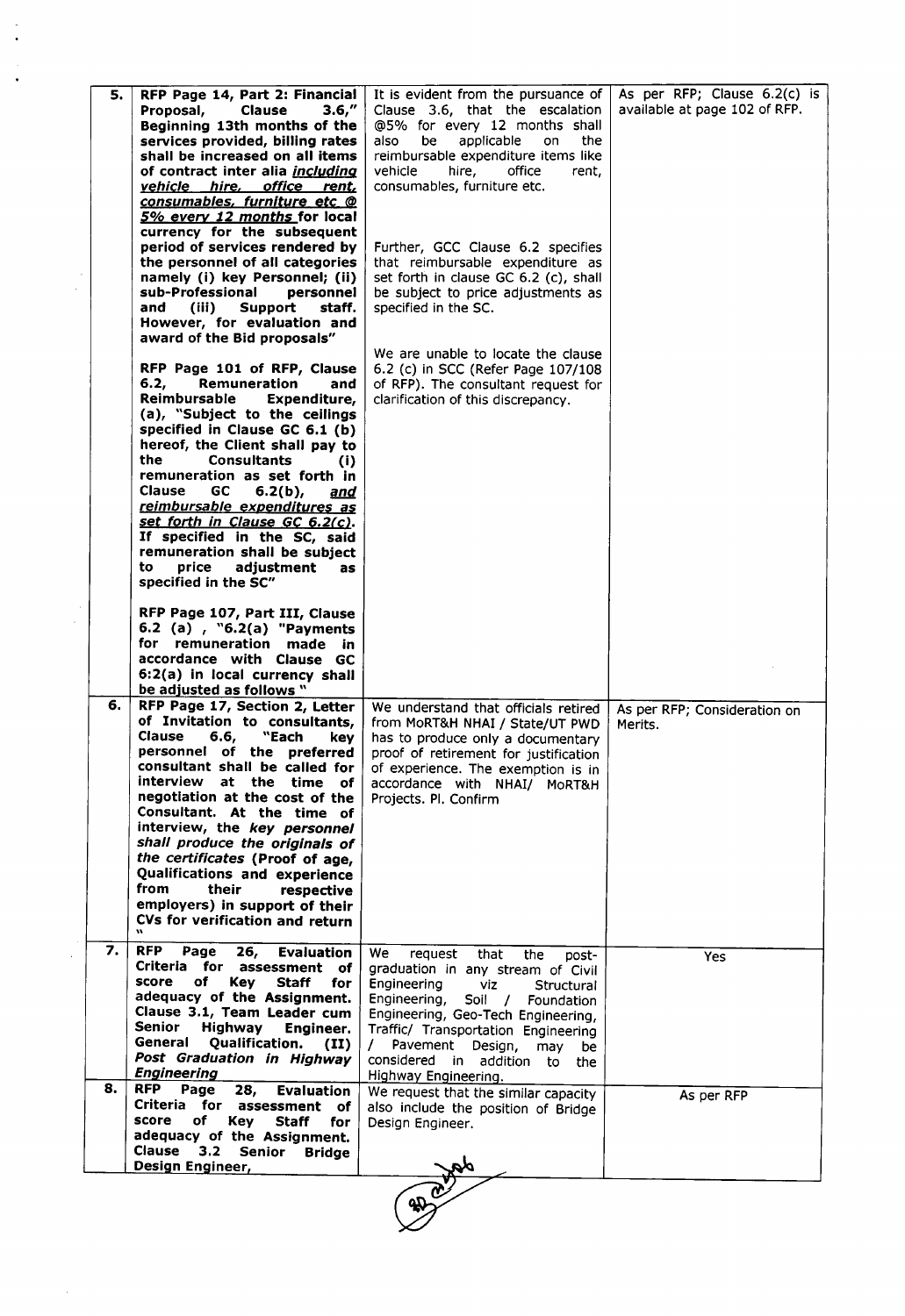|    | <b>Similar</b><br>Capacity<br>Note:<br>following<br>includes<br>the<br>positions<br>(i) On behalf of Consultant: Sr.<br>Bridge Design Engineer/Sr.<br><b>Bridge Engineer (Design only)</b>                                                                                                                                           |                                                                                                                                                                                                                                                                                                                                                                                                             |                                                                                                                                       |
|----|--------------------------------------------------------------------------------------------------------------------------------------------------------------------------------------------------------------------------------------------------------------------------------------------------------------------------------------|-------------------------------------------------------------------------------------------------------------------------------------------------------------------------------------------------------------------------------------------------------------------------------------------------------------------------------------------------------------------------------------------------------------|---------------------------------------------------------------------------------------------------------------------------------------|
|    | (ii)<br>In<br>Government<br><b>Organizations:</b><br><b>Executive</b><br>Engineer (or equivalent) and<br>above                                                                                                                                                                                                                       |                                                                                                                                                                                                                                                                                                                                                                                                             |                                                                                                                                       |
| 9. | <b>RFP</b><br>Page<br>28,<br>Evaluation<br>Criteria for assessment<br>of.<br>оf<br>Key<br><b>Staff</b><br>score<br>for<br>adequacy of the Assignment.<br>Clause 3.2 Senior<br><b>Bridge</b><br>Design Engineer,<br>Refer 2(a), (i), (ii), (iii)                                                                                      | We understand that the experience<br>gained in Independent Engineer /<br>Construction<br>Supervision<br>/DPR/Proof Consultancy projects<br>shall meet the requirement of<br>Bridge Design as stated in the RFP.                                                                                                                                                                                             | Yes                                                                                                                                   |
|    | 10. RFP Page<br>30,<br><b>Evaluation</b><br>Criteria for assessment of<br>score<br>of<br><b>Key</b><br><b>Staff</b><br>for<br>adequacy of the Assignment.<br>Clause 3.4 Highway Design<br><b>Engineer</b><br>(II)<br>Post<br>Graduation<br>in<br><b>Highway Engineering</b>                                                          | We.<br>request<br>that<br>the<br>Post-<br>graduation<br>in<br>Transporation<br>Engineering is also considered in<br>addition<br>to<br>the.<br>Highway<br>Engineering.                                                                                                                                                                                                                                       | Yes                                                                                                                                   |
|    | 11. RFP<br>Page<br>33,<br>Evaluation<br>Criteria for assessment<br>of.<br>score<br>of<br>Key.<br>Staff<br>for<br>adequacy of the Assignment.<br>Clause<br>3.7 Senior<br><b>Quality/Material</b><br>Expert                                                                                                                            | We request that the similar capacity<br>also include the position of Quality<br>Engineer / Material Engineer.                                                                                                                                                                                                                                                                                               | As per RFP                                                                                                                            |
|    | Note:<br><b>Similar</b><br>Capacity<br>includes<br>the<br>following<br>positions<br>(i)<br>On.<br>behalf<br>оf<br>Consultant/Contractor: Senior<br><b>Quality Expert/Senior Material</b><br>Engineer/Senior<br>Material<br>Expert/Senior<br>Quality<br><b>Engineer</b><br>(ii) On behalf of Government:<br><b>Executive Engineer</b> |                                                                                                                                                                                                                                                                                                                                                                                                             |                                                                                                                                       |
|    | 12. RFP Page 69, Enclosure-A,<br><b>A: Key Personnel</b><br>(i) Resident cum Highway<br>Engineer (2 nos.)<br><b>B: Sub Professional Staff</b><br>(i) Survey Engineer (2 nos)<br>(ii)<br>Assistant<br>Highway<br>Engineer (2 nos)<br>(iii) Assistant Bridge Engineer<br>$(2 \text{ nos})$                                             | Since the works are scattered and<br>distantly<br>located,<br>we request<br>deployment of 3 nos. of Resident<br>Engineers,<br>Survey<br>Engineer,<br>Assistant Highway Engineer and<br>Assistant Bridge<br>Engineer<br>for<br>effective and efficient monitoring.                                                                                                                                           | As per RFP                                                                                                                            |
|    | 13. Conflict of Interest                                                                                                                                                                                                                                                                                                             | We would like to inform that we<br>have<br>already<br>submitted<br>the<br><b>Expression of Interest</b><br>for<br>recruitment<br>of<br>Project<br>Management Consultancy for<br>Rajasthan<br><b>State</b><br>Highway<br>Investment Program (Loan No.<br>49228-001 IND) under ADB<br>funding.<br>We understand that the bidding in<br>the aforesaid project shall not<br>create conflict of interest. Kindly | Firm can participate in the bidding<br>process so long as the Consultants<br>are not involved in contract<br>management of each other |

and only before